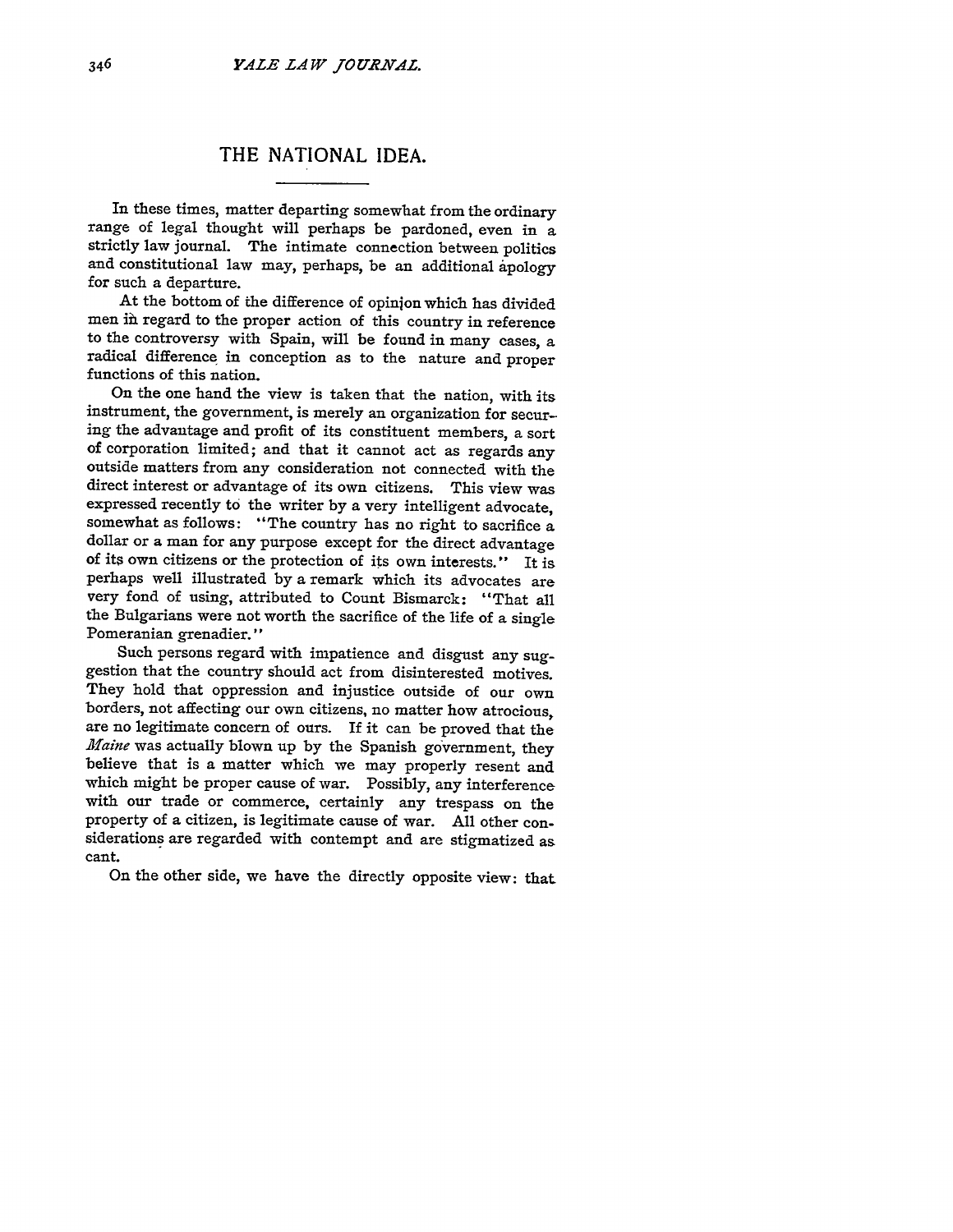the nation is not a mere machine or business organization, that it is a personality; that in the main it should confine itself to its own internal affairs, protecting the interests of its own citizens; that the peace of the world and the progress of humanity are, on the whole, best subserved by such a course, but that that does not cover its whole duty; that in an extreme case it may have obligations of honor and morality resting upon it, in the same way that they rest upon the individual. This was finely expressed by Milton when he said that "a nation was nothing but one huge Christian personage, one mighty growth and stature of an honest man, as big and compact in virtue as in body."

Every nation has its character which results from its history, the traits of its people and the organization of its government. When we speak of England, Spain, France, Germany, the names connote certain characteristics which make up our conception.

National character must be taken into account, and you can no more convince the American people that the affairs of Cuba or of any other people on this continent, within close proximity to our borders, are no concern of ours, that their wrongs, no matter how great, are none of our business, than you could convince Bismarck that the German nation had any concern in the affairs of Armenia, unless Germany could make something out of it. Our nearest blood relation, Great Britain, partakes of the same disposition. The sneers of the Continental Powers at the pious pretenses, as they consider them, of England, spring out of their inability to conceive that national action can be actuated by anything but pure selfishness. It is to the credit of England that it is the only nation ever charged with hypocrisy because it shows that it at least pays some deference to morality in its external relations. The history of England, to an intelligent reader, shows convincingly that a zeal for righteousness has really governed its action in some cases, and it is absolutely certain that such a motive has sometimes controlled the action of this country. Where, for instance, was the excuse for the action of the United States and England, followed, it is true, in this case, to a certain extent, by the other nations, in reference to the foreign slave trade? Had a purely selfish conception prevailed there would have been no legal basis for such interference. The intervention of England in the case of Greece, was a clear case of action dictated by this motive.

Milton's conception, quoted above, was not a mere poetic flight of imagination. Cromwell acted, in many cases, in the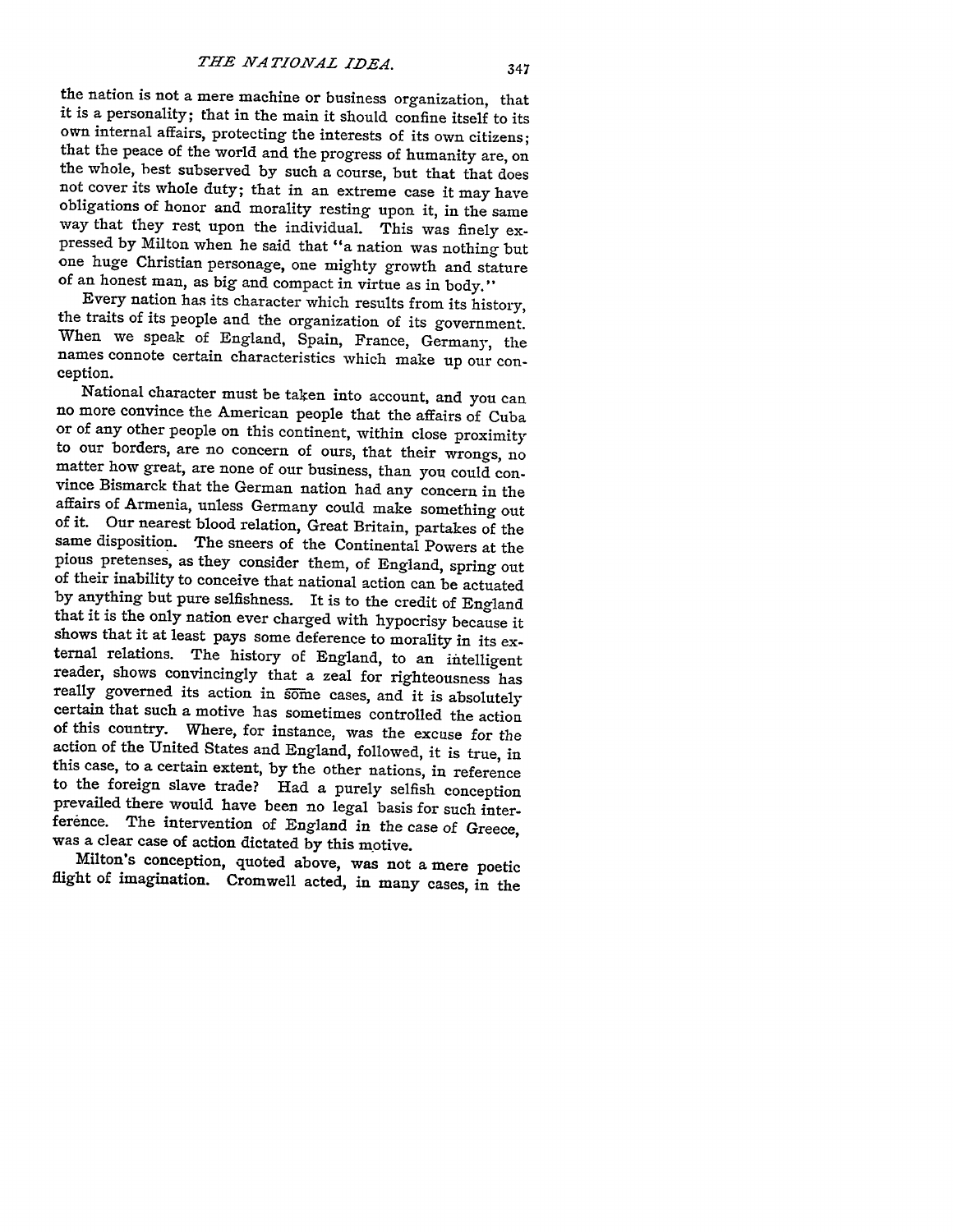spirit so eloquently expressed **by** his private secretary. History relates that when the great protector heard of the sufferings of the Vaudois, he shed tears; and state papers written by the same great secretary show that he was prepared to put forth all the power of England on land and sea to stop these persecutions. This spirit, handed down as it is by the best traditions of the English race, survives in the American people, and you cannot eradicate from their minds the idea so often expressed, that it is their duty to sympathize with, and in extreme cases to aid, the struggles of a people resisting atrocious tyranny. The opinion that although the destruction of a mule belonging to an American would justify a demand for redress, the slaughter of a whole people with circumstances of unheard-of atrocity, within one hundred miles of our borders, is none of our business, is one which will never be tolerated by the people. It cannot obtain outside of the circle of those who have been educated and refined beyond sympathy with common instincts and those who have become so absorbed in money getting as to make credit a fetich, and to regard any injury to that as the one unpardonable crime. Beyond these circles there is a prevailing feeling that this country has a mission in the world, at least as far as this continent is concerned; that great national crimes outside its limits are not matters of indifference to us and maybe so flagrant as to call for active interference.

Two successive administrations of opposite parties have irrevocably committed the country to the position that it has a certain measure of responsibility beyond its own borders. The Venezula message of Cleveland and the Cuban messages of Cleveland and President McKinley have placed the matter beyond doubt. "The dream that by much tribulation ye shall make whole flawed hearts and bowed necks straight," is a reality. The national conscience is a force which must .be reckoned with in any Anglo-Saxon country, and Milton and Cromwell are better exponents of that conscience than Bismarck.

It is not the first time in the history of the country that the colleges and the circles of trade have failed at first to appreciate this fact. The truth is not always first discovered by those who search for it "in the ashes of the burnt out mind." The fanatics on both sides were nearer the truth in '6o and '61 than those who called themselves wiser and hoped by compromise to defeat the laws of nature. The man who cultivates himself to such an extent that he is afraid to allow his sympathies to act fails often to appreciate the truth.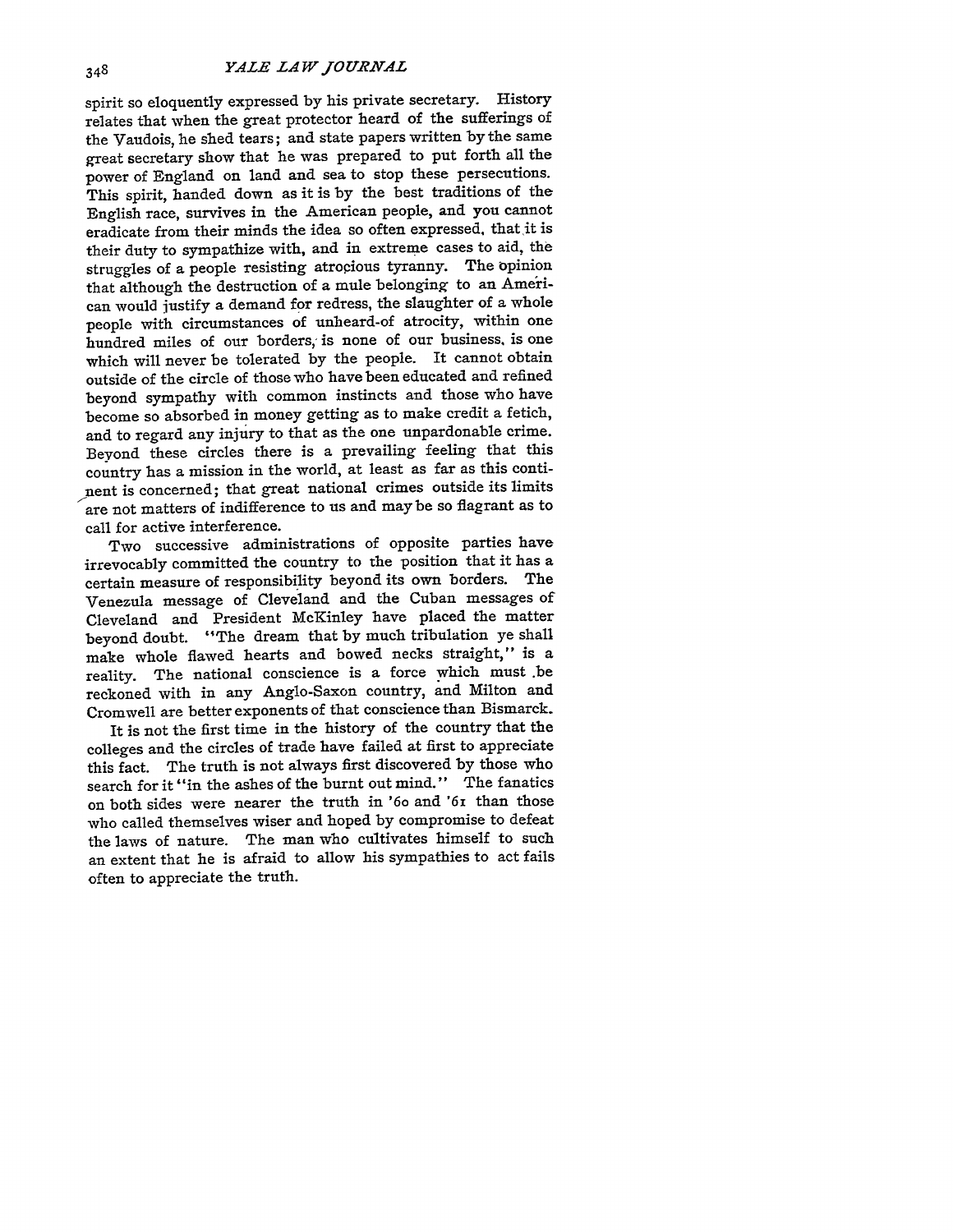The present conflict with Spain is as inevitable a result of the close contact of opposite systems of government and opposite ideas of national morality as was the irresistible conflict of i861. It must always be remembered, a fact which we are inclined now to lose sight of sometimes, that the *Maine* incident was not the real cause of the war. That incident brought matters to a head and resulted in the culmination of an inevitable conflict which bad been approaching for a series of years. It no more caused the war than the invasion of John Brown caused the war of i86i. It was but a symptom and itself a result of the real cause.

Yellow journalism has sometimes been nearer the truth than the organs of an over-intense respectability, and the pictures of the starving reconcentrados, too shocking to be shown to respectability, irresistibly appealed to the national sympathies and aroused an indignation which in the end had to work itself out in national conflict. The sneering comment that the war is the result of mere political machinations or of the desire of contractors to make money, can only come from those whose minds, by some prejudice or narrowness, have been barred from true sympathy with the national feeling. On the contrary, it has been distinctly a national movement which has swept the politicians along with it, to some extent against their will. The politician may control offices but he never controls popular feeling or action. That is not his business. He makes his living **by** balancing himself on the top wave of popular feeling. The men who have real influence on public opinion, in this country, are few, and are statesmen or popular leaders, never in any sense mere politicians. They are men of whose wisdom and sincerity the people have become convinced. Such a man was Lincoln, and such, in a measure, was Cleveland.

The prevalence of a purely selfish conception of the nation's duties, is one which must be fatal in the end to the spirit of de-Votion to country which is the sole reliable basis for republican institutions. It is an old saying, that a man's character is inevitably molded by the object of his worship. If the national idea is a purely selfish one, the character of the individual citizen must inevitably become selfish in public matters. Once set before him as the only end of national action the purely practical one of profit or advantage to the country, and it is not long before his own individual actions will be governed by the same motive. He will say to himself, Why should I sacrifice my own interests and my own safety, for a nation which itself makes no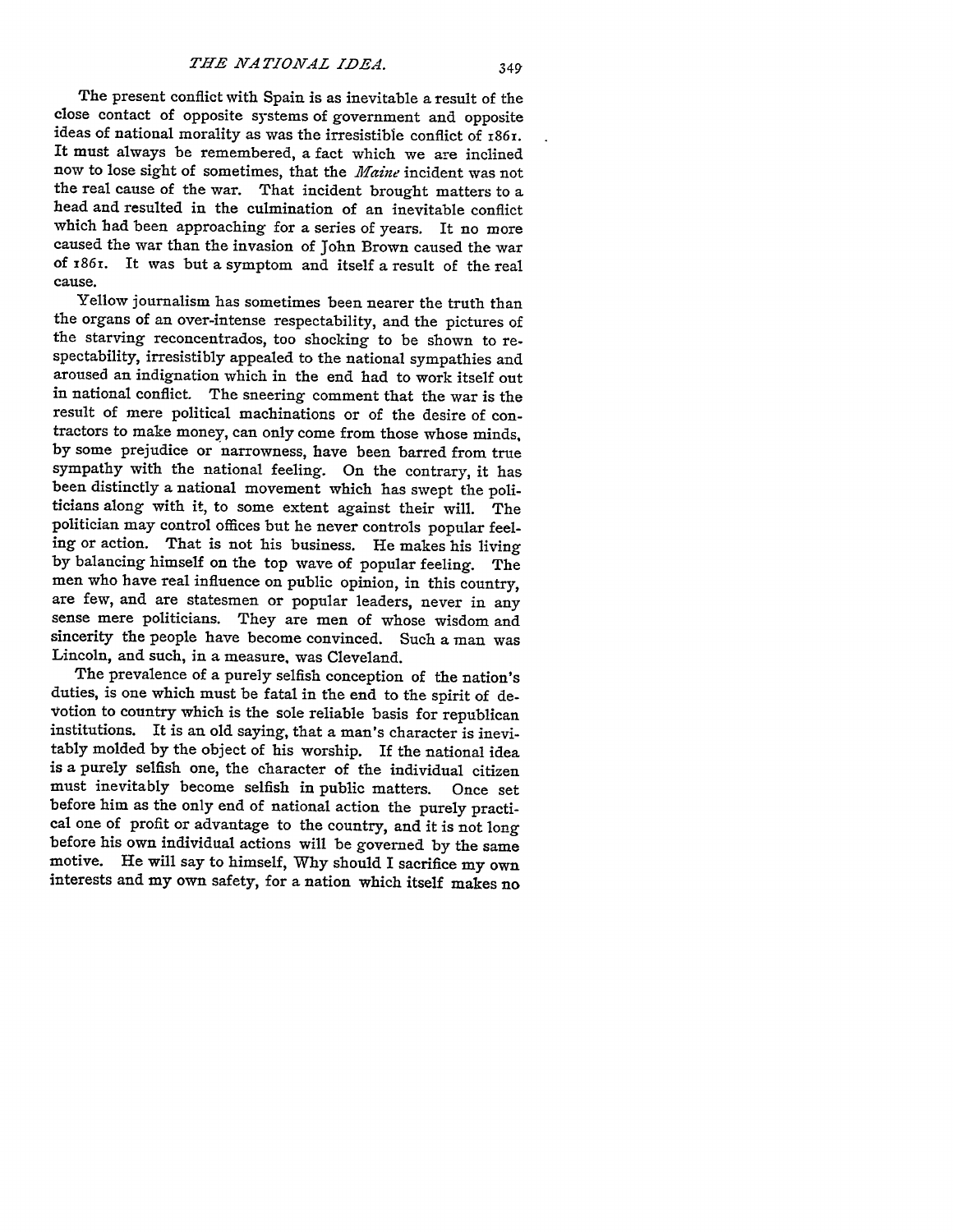sacrifice and is actuated by no generous motives, whose flag is a symbol of nothing higher than enlightened selfishness? When this idea becomes fixed in the public mind, the fate of China is already in view. That we are in no danger of such a fate is due rather to the common people, who do not analyze and distrust their honest impulses, and who, at bottom, are animated by a passion for righteousness and an Anglo-Saxon hatred of injustice, rather than to the mere student theorist who sneers at the "aggressive patriotism" of common people.

The morbid distrust of popular impulses, although it may be a vice of New England culture, is not a necessary characteristic of the scholar. Lowell and, to come nearer home, the late President Woolsey, were examples to prove the contrary. Mr. Adams recently expressed the truth when he said it was decreed by Providence that bad government should, in the end, come to destruction, and drew an accurate parallel between the Turkish government in the East and Spanish control in the West. Both are doomed to perish in the near future. It is a true perception of the absolute impossibility of a system like the Turkish or the Spanish existing in their proximity to a free country, which lies at the base of the popular demand for the independence of Cuba.

It is strange that intelligent people should fail to see that President Cleveland's message sent to Congress three years ago, was in substance a declaration of war with Spain; that everything else has followed necessarily from the position then taken by this country. When he declared that if the conflict in Cuba was not brought to an end within a reasonable time the United States would interfere, he stepped outside of the ordinary lines of international law. To any careful observer, it was evident that the pacification of Cuba was beyond the power of Spain by any method short of complete separation of that colony from the mother country; that Spanish pride would never permit the relinquishment of its territory except under the compulsion of some outside power. The condition was practically known to be impossible and the threat of armed intervention was therefore positive. After the message of Cleveland, the abuse of Congress and of that convenient scapegoat, the politician, for causing the war, seems almost childish.

The outcries of some international lawyers remind one of the appeals to the constitution which emanated from certain quarters during the War of the Rebellion. It might as well be frankly conceded that we have passed beyond the domain of ordinary international law. The pretexts which have been invented for